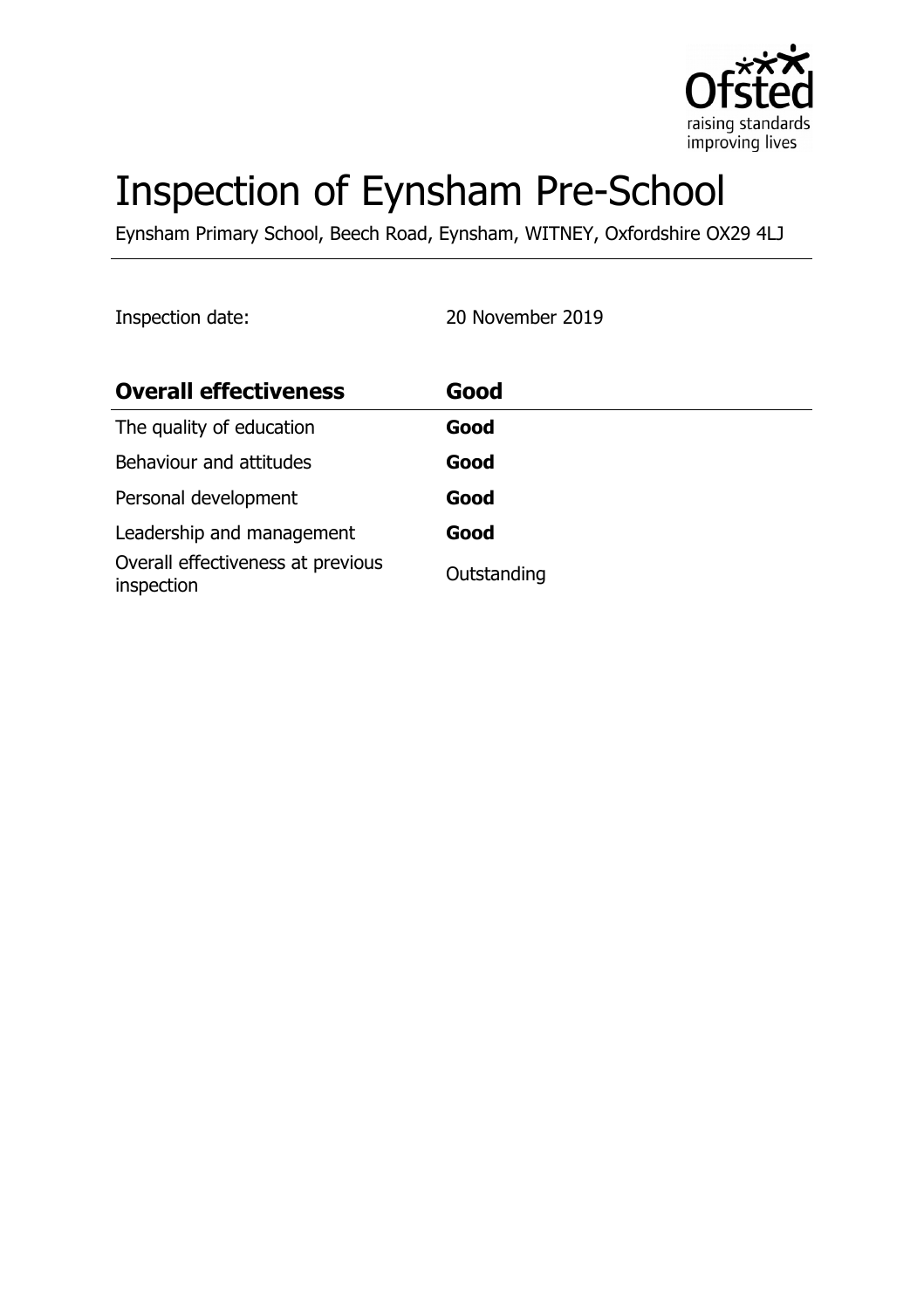

# **What is it like to attend this early years setting?**

#### **The provision is good**

The pre-school is a calm, safe and stimulating environment. Children are happy and keen to take part in the activities on arrival. Staff have high expectations and support children to develop good levels of independence, particularly in their selfcare skills. This helps to prepare them well for their eventual move to school. For example, children learn how to put on their wellies, serve their meals and wash their hands after using the toilet.

Children develop good language and literacy skills. Staff make good use of activities, such as stories and singing, to introduce new words and help broaden children's vocabulary. Younger children say, 'Dinosaurs, big teeth, raaaa,' as they find pictures of dinosaurs in the garden. During an activity, staff enthusiastically engaged children to re-enact a familiar story and pretend to make 'Gruffalo pie'. Staff and the children sang together 'Row the boat' while sitting in a boat outside. Children showed delight as they pretended to go on an adventure in the boat.

Children have good relationships with staff and each other. They are considerate and they wait patiently for their turns in play. Children particularly enjoy being active outside. They get lots of fresh air and ride around the garden on wheeled toys. This helps to promotes good health and develops children's physical skills well.

#### **What does the early years setting do well and what does it need to do better?**

- $\blacksquare$  The manager is new to the setting. She has a clear and ambitious vision for providing good-quality care and education. The manager works closely with the committee and staff to help to raise the quality of the setting. They identify accurate areas for improvements and have plans in place to address these to further improve outcomes for children. For instance, the manager plans to provide children with more opportunities to develop their early mathematical development in all learning environments.
- $\blacksquare$  Staff are a committed team who have a good understanding of how children develop. All children, including those in receipt of additional funding, make good progress in their learning from their starting points.
- $\blacksquare$  Staff provide a broad range of interesting and enjoyable experiences for the children to develop their curiosity and imagination. For instance, they provide a variety of real-life resources, such as crockery, cereal boxes and pasta in their role-play area. Children learn how to handle these resources with care and enjoy pretending to make meals.
- $\blacksquare$  The staff team has a good understanding of how to help children move on in their learning. Staff skilfully adapt activities for children of different ages. For example, when making 'moon dust', younger children are given roles, such as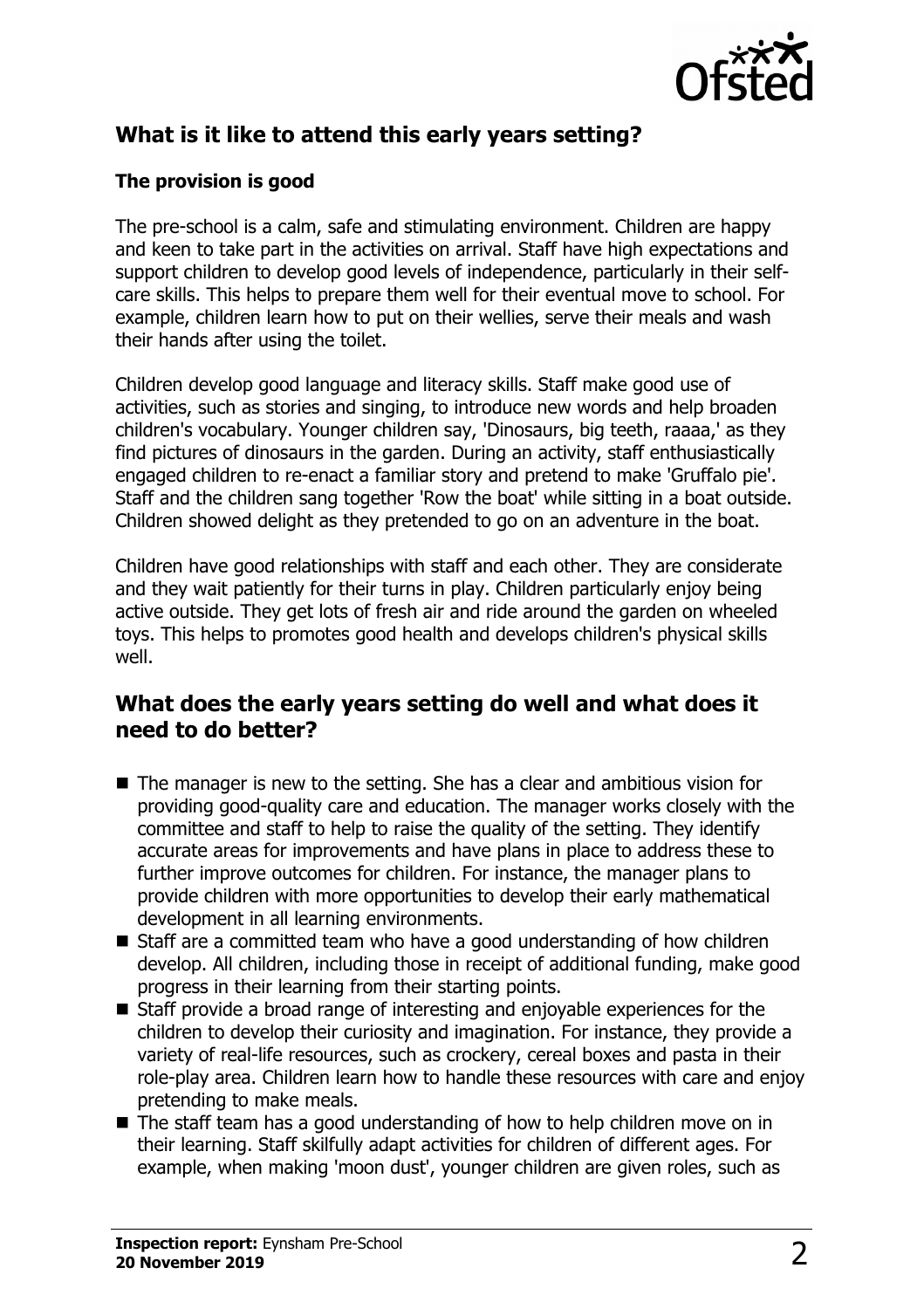

pouring flour into measuring cups. Older children make marks on the chalkboard to help to keep record of how many cups of flour have been added to the mixture. They are caring and helpful towards younger children during the activities. This is demonstrated as older children gather and pass equipment and utensils to younger children.

- $\blacksquare$  Staff have high expectations for children's behaviour and attitudes. They are good role models and help children to consider the impact of their actions on others. Staff demonstrate this when they gently remind the youngest children not to swing resources because they may accidentally hurt a friend. Staff offer lots of opportunities to promote children's well-being. They help children to practise and name different facial expressions to learn about a wide range of emotions and begin to recognise how others are feeling.
- Staff are kind and nurturing with children. They help children to develop good levels of self-confidence and a positive sense of belonging. For example, staff constantly praise children for their achievements.
- $\blacksquare$  Parents share positive views about the pre-school. During the inspection, parents commented that staff provide regular feedback about their child's learning. However, the manager recognises that strategies to encourage parents to share their ideas for future improvements are not fully embedded and successful.
- $\blacksquare$  The manager has recently introduced new arrangements for monitoring staff performance. However, strong levels of coaching and mentoring are not yet fully established to help to raise the quality of teaching to the highest of standards.

## **Safeguarding**

The arrangements for safeguarding are effective.

Staff have a good understanding of their responsibilities to protect children. They know the signs and symptoms that could indicate a child is at risk of harm and who to report concerns to. All staff attend regular safeguarding training to help them keep their knowledge up to date with current safeguarding requirements. Staff complete thorough risk assessments which include all areas of practice, such as the indoor and outdoor learning environments. Staff teach children how to remain safe, for example helping them to understand why it is not safe to climb and stand on furniture. Staff and committee members receive thorough, vigilant recruitment checks to confirm their ongoing suitability to work with children.

## **What does the setting need to do to improve?**

#### **To further improve the quality of the early years provision, the provider should:**

- $\blacksquare$  find more ways to encourage parents to consistently share their ideas for future improvements to the quality of the provision
- $\blacksquare$  enhance systems to coach and mentor staff practice regularly, to raise the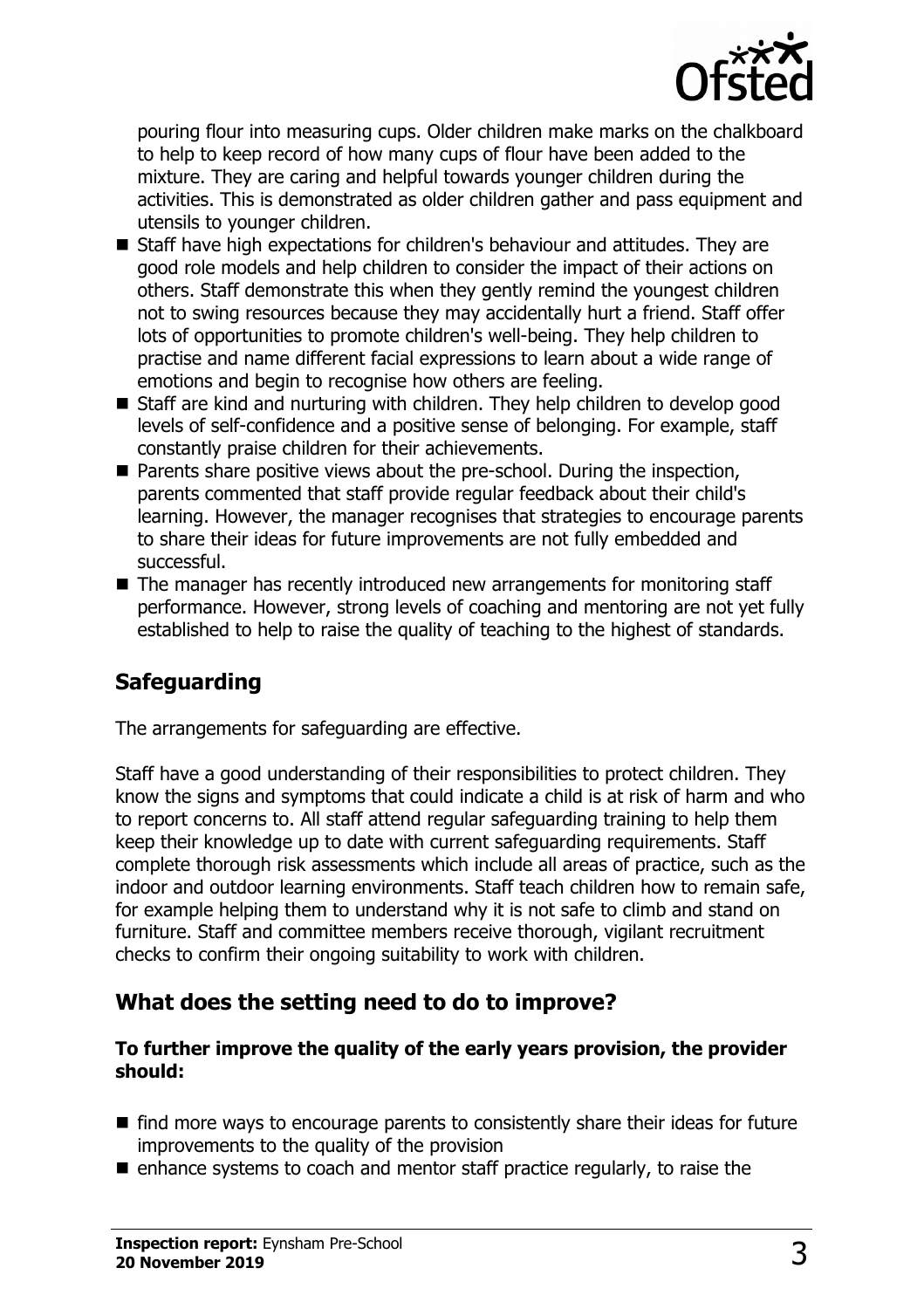

quality of teaching even further.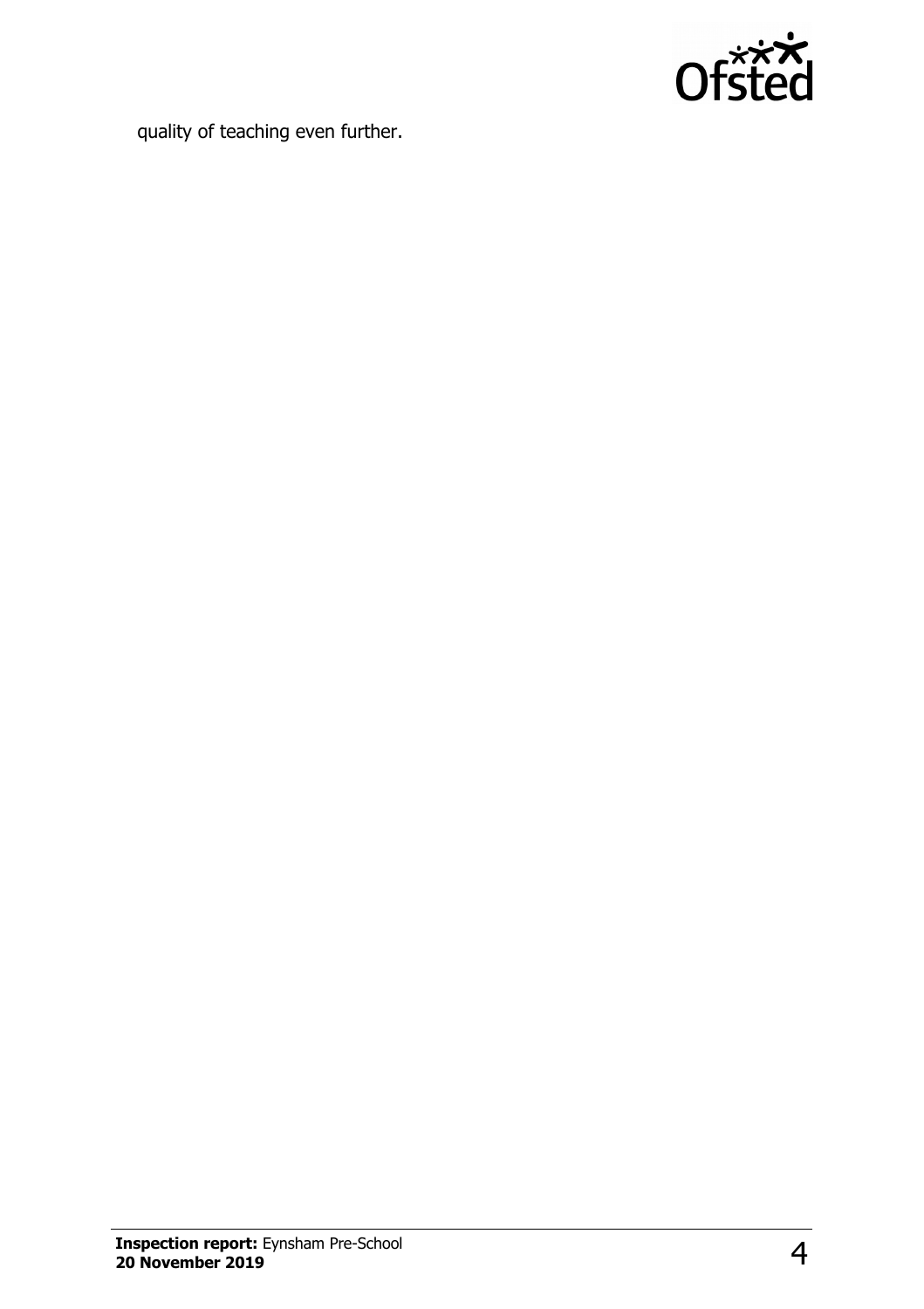

| <b>Setting details</b>                              |                                                                                      |
|-----------------------------------------------------|--------------------------------------------------------------------------------------|
| Unique reference number                             | 134436                                                                               |
| <b>Local authority</b>                              | Oxfordshire                                                                          |
| <b>Inspection number</b>                            | 10128566                                                                             |
| <b>Type of provision</b>                            | Childcare on non-domestic premises                                                   |
| <b>Registers</b>                                    | Early Years Register, Compulsory Childcare<br>Register, Voluntary Childcare Register |
| Day care type                                       | Full day care                                                                        |
| Age range of children                               | $2$ to 4                                                                             |
| <b>Total number of places</b>                       | 24                                                                                   |
| Number of children on roll                          | 25                                                                                   |
| Name of registered person                           | <b>Eynsham Pre-School Association Committee</b>                                      |
| <b>Registered person unique</b><br>reference number | RP909855                                                                             |
| <b>Telephone number</b>                             | 01865 883893                                                                         |
| Date of previous inspection                         | 13 April 2016                                                                        |

#### **Information about this early years setting**

Eynsham Pre-School opened in 1976 and is managed by a committee of parents and volunteers. It operates from a mobile building in the grounds of Eynsham Community Primary School, in Eynsham, Oxfordshire. The pre-school opens each weekday, during term time, from 8.40am to 3.10pm. It employs six staff, four of whom have relevant qualifications at level 2 or above. The manager has a degree in early years. The pre-school receives funding for the provision of free early years education for two-, three- and four-year-old children.

## **Information about this inspection**

**Inspector** Helen Harnew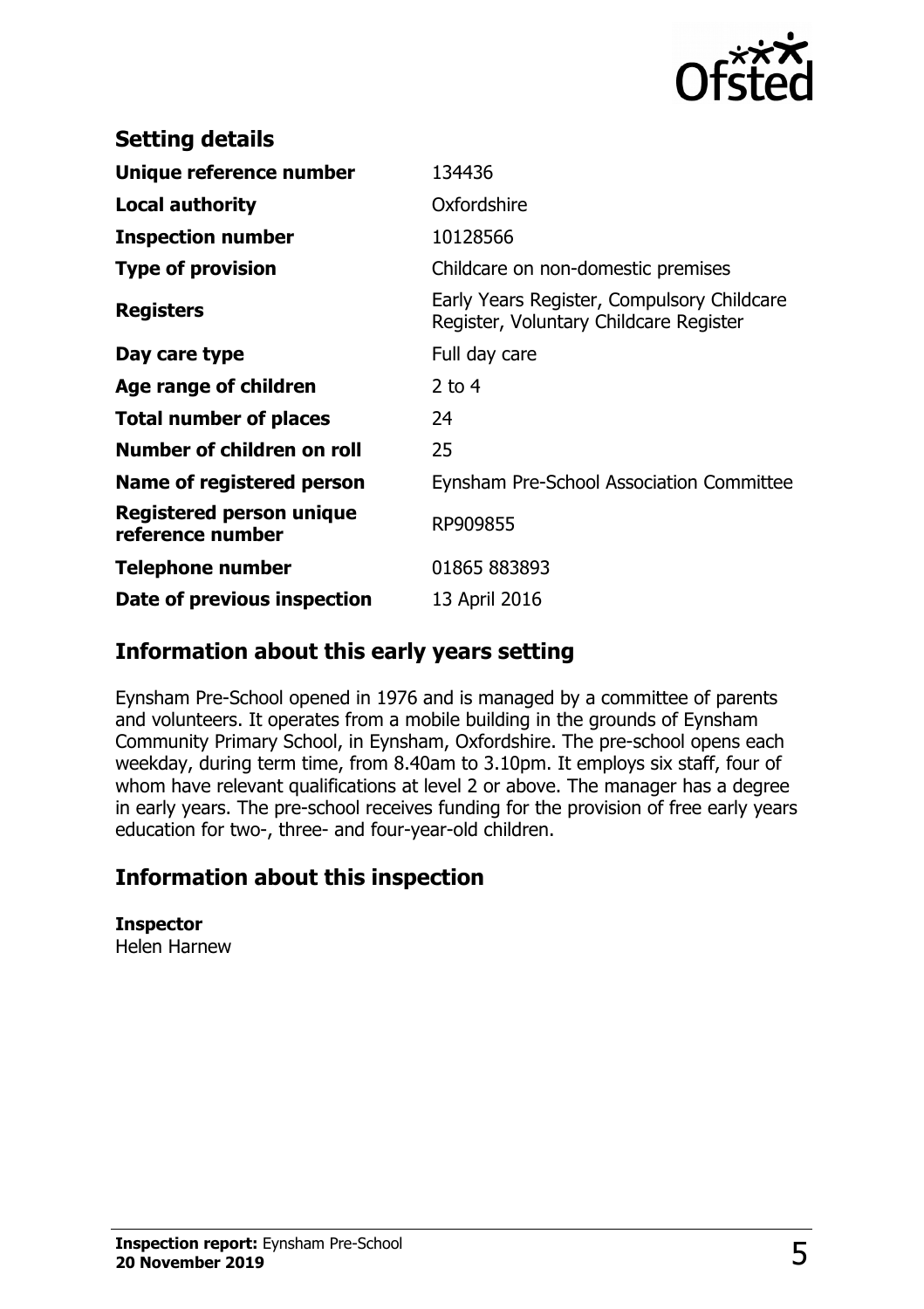

#### **Inspection activities**

- The inspector observed children's activities indoors and outdoors.
- $\blacksquare$  The inspector completed a joint observation with the manager.
- $\blacksquare$  The inspector had discussions with the children, staff, the manager and the early years lead advisory teacher.
- $\blacksquare$  The inspector took account of the views of parents spoken to on the day of the inspection and through written feedback.
- The inspector looked at a range of relevant documentation relating to safeguarding and staff suitability.

We carried out this inspection under sections 49 and 50 of the Childcare Act 2006 on the quality and standards of provision that is registered on the Early Years Register. The registered person must ensure that this provision complies with the statutory framework for children's learning, development and care, known as the early years foundation stage.

If you are not happy with the inspection or the report, you can [complain to Ofsted.](http://www.gov.uk/complain-ofsted-report)